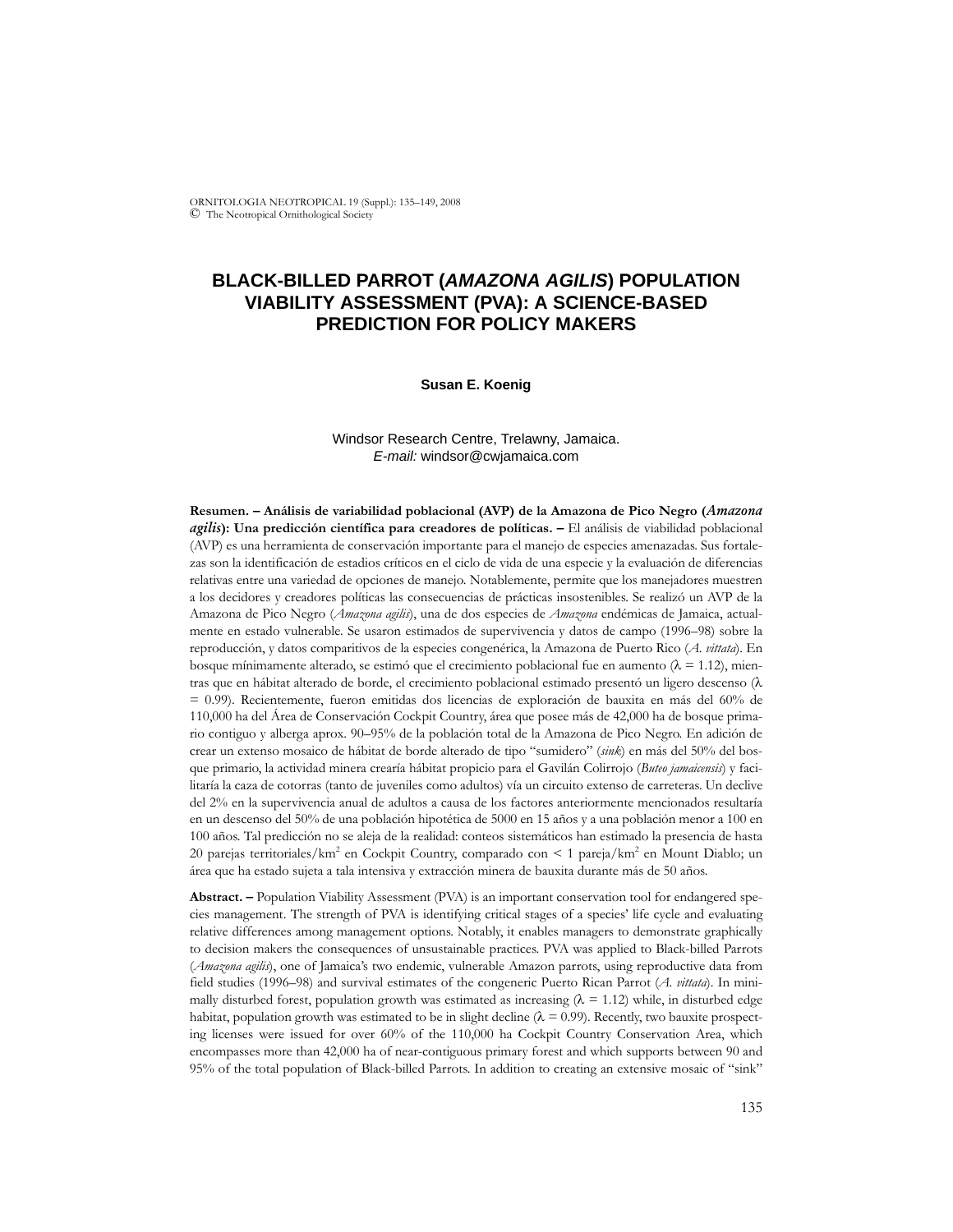disturbed edge habitat in more than 50% of primary forest, mining would create suitable habitat for Redtailed Hawks (*Buteo jamaicensis*) and facilitate poaching (both of nestlings and adults) via an extensive road network. A 2% decline in annual adult survival caused by the above factors would lead to a 50% decline in a hypothetical population of 5000 within 15 years, and a population of less than 100 in 100 years. Such a prediction is not far-fetched: systematic surveys have estimated up to 20 territorial pairs per km<sup>2</sup> in Cockpit Country, compared to < 1 pair per km in Mount Diablo, an area that has been subjected to intensive logging and bauxite mining for more than 50 years. *Accepted 21 December 2007.*

**Key words:** *Amazona agilis*, Black-billed Parrot, population viability assessment, PVA, bauxite mining.

## INTRODUCTION

Population viability assessment (PVA) has become a common tool in the conservation of endangered species (Crouse *et al.* 1987, Doak *et al.* 1994). With demographic data on age- (or stage-) specific and sex-specific mortality and reproduction, it becomes possible to determine population growth – declining, stable, increasing – and, consequently, estimate the long-term viability of a species. One important strength of PVA lies in its ability to identify the critical stages of a species' life cycle that contribute significantly to population growth (Beissinger 1995, Heppell *et al*. 1995), screen hypotheses for causes of species decline, and evaluate the relative differences among potential management options (Caughley 1994, Beissinger & Westphal 1998, Brook *et al.* 2000). By making explicit the factors that influence population growth and then quantitatively altering demographic parameters on a computer screen, PVA enables conservation biologists and natural resource managers to demonstrate graphically to decision makers the potential consequences of unsustainable practices, hopefully before these practices are implemented and intensive mitigation actions are required.

The Black-billed Parrot (*Amazona agilis*) is one of two endemic *Amazona* species endemic to Jamaica. Listed by the IUCN as Vulnerable (*www.redlist.org*), its range is restricted almost entirely to the central-west

karst limestone region known as Cockpit Country, an area of nearly 110,000 ha which includes two of the largest remnant blocks of primary moist/wet evergreen forest on Jamaica (Fig. 1). Within Cockpit Country, the Black-billed Parrot is locally common, with breeding surveys detecting up to 20 territorial pairs per km<sup>2</sup>, and an estimated  $17,000 \pm 3,000$  (sd) individuals (Davis 2002). However, with c. 90–95% of the global population restricted to the Cockpit Country Conservation Area, protection of the remnant forest habitats is critical for the survival of this species. In addition to being the stronghold of Black-billed Parrots, Cockpit Country also supports large populations of Jamaica's second endemic, vulnerable Amazon parrot, the Yellow-billed Parrot (*A. collaria*).

In 2004, Government of Jamaica issued to Alcoa Minerals of Jamaica LLC and Clarendon Alumina Producers a license to prospect for bauxite (aluminum hydroxides) in over 50% of the Cockpit Country landscape (Figs 2a & 2b). This license was renewed in 2005 and 2006, but was suspended in December 2006 following an intensive public awareness campaign opposing any mining in this globally-unique landscape, which includes 66 site-endemic plants, one bat (Chiroptera: *Phyllonycteris aphylla*) and two frog (Anura: *Eleutherodactylus griphus* and *E. sisyphodemus*) species listed by the Alliance for Zero Extinction and, with 27 of Jamaica's 28 endemic bird species, is the highest-ranked Important Bird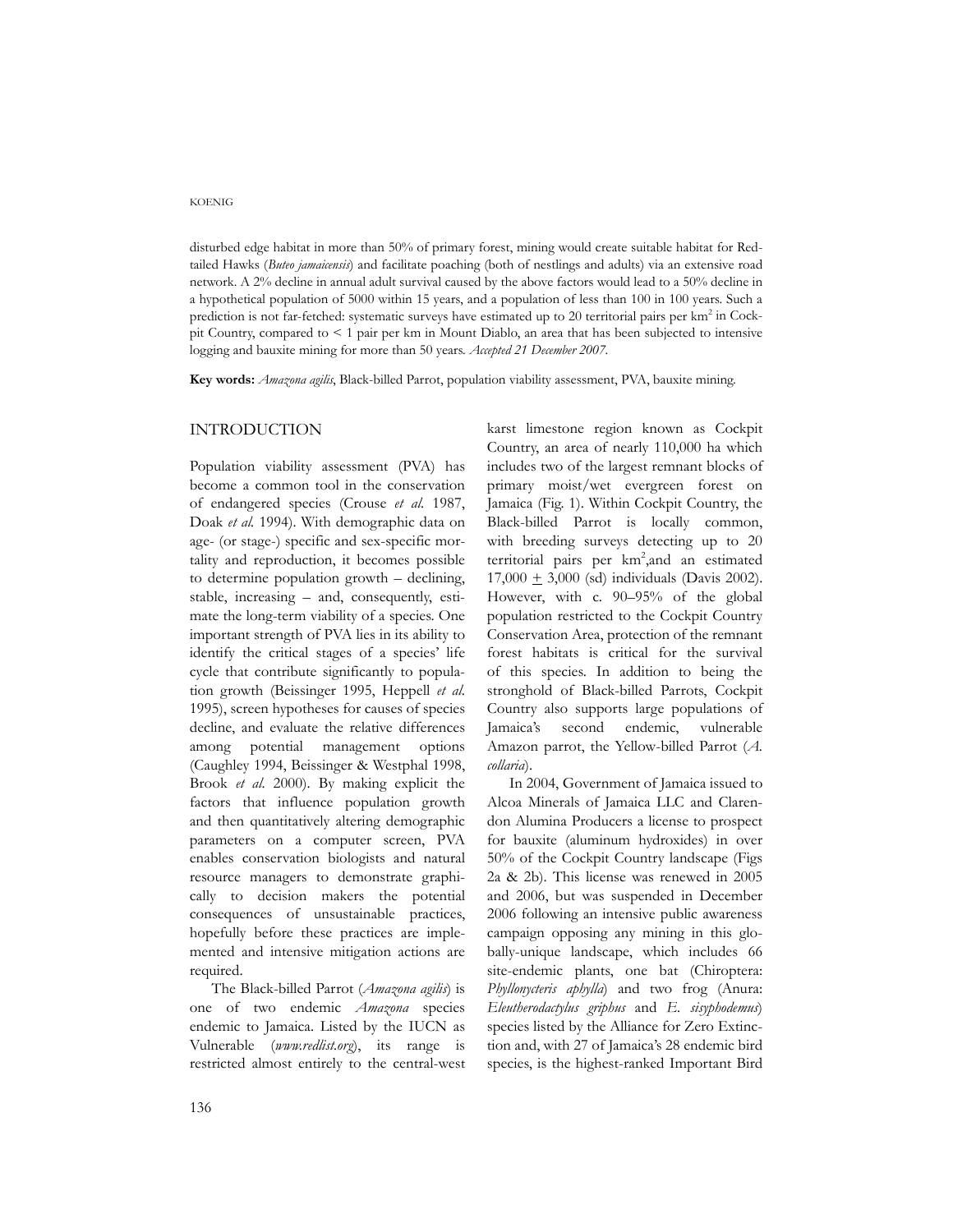#### BLACK-BILLED PARROT PVA



FIG. 1. Black-billed Parrot (*Amazona agilis*) distribution in Jamaica.

Area (IBA) on the island. A second prospecting license, also issued to Alcoa Minerals of Jamaica was renewed on 29 November 2006 but was surrendered back to Government of Jamaica on 18 December 2006. The area encompassed by the surrendered license, however, remains "open" to future prospecting. Government currently is reviewing what are multiple boundary definitions of Cockpit Country. Officials insist they will not mine the



FIG. 2. Areas of Cockpit Country included in the Special Exclusive Prospecting Licenses #SEPL 535 (suspended December 2006) and #SEPL 555 (surrendered December 2006) (A), and typical habitat loss and fragmentation associated with open-pit bauxite mining in Jamaica (B). Government figures for the amount of forest lost annually to mining are only for mined-out ore bodies and do not include deforestation associated with the network of access roads, each of which may be as wide as 30 m. IKONOS image courtesy GeoEye and Forestry Department.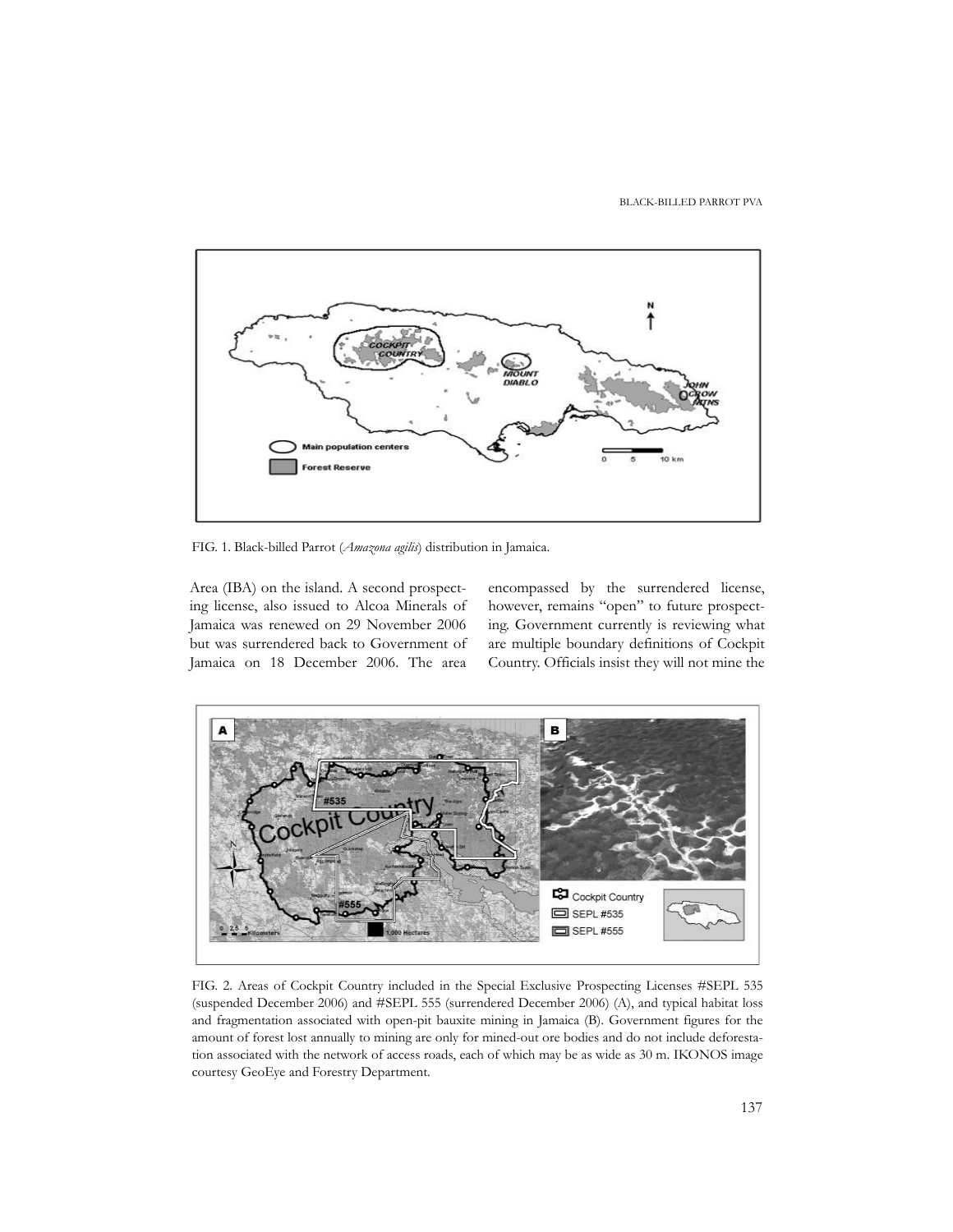TABLE 1. Stages used in Black-billed Parrot (*Amazona agilis*) female-based population projection and sensitivity-elasticity analysis. Reproductive data  $F_1$  are derived from a three-year field study in northern Cockpit Country. Annual survival, σ<sub>ι</sub> and longevity data are based on "optimistic" values of the congeneric Puerto Rican Parrot (*A. vittata*) (Snyder *et al.* 1987, Meyers *et al.* 1996). Estimated population growth rate in minimally disturbed forest is (F1)  $\lambda = 1.12$ ; estimated growth in disturbed edge habitat is (F2)  $\lambda = 0.99$ .

| Stage          | Stage       | Annual           | Annual         |              | Annual Maturation Probability |          | Survival    |
|----------------|-------------|------------------|----------------|--------------|-------------------------------|----------|-------------|
|                | duration    | fecundity        | fecundity      |              | survival probability          | of       | probability |
|                | (years)     | minimally        | disturbed edge |              | for                           | maturing | within      |
|                |             | disturbed forest | forest         |              | survivors                     |          | stage       |
|                | $T_{\rm s}$ | F1.              | F2             | $\sigma_{i}$ | Y:                            | G.       | $P_i$       |
| Juvenile       |             | 0.0              | 0.00           | 0.70         | 1.00                          | 0.00     | 0.70        |
| Subadult       |             | 0.0              | 0.00           | 0.85         | 1.00                          | 0.00     | 0.85        |
| Novice breeder | 3           | 0.3              | 0.12           | 0.90         | 0.30                          | 0.27     | 0.63        |
| Adult          | 15          | 0.6              | 0.23           | 0.90         | 0.03                          | 0.03     | 0.87        |

"heart" of Cockpit Country, but seem to fail to appreciate that the patient also needs its "head, arms, and legs" to remain as a functionally-viable ecosystem.

In this paper, I use PVA to explore the potential consequences of bauxite mining on the viability of Black-billed Parrot populations in Cockpit Country. With reproductive data from field surveys (1996–98; Koenig 2001) and survival estimates from congeneric *Amazona* species, I first present a stage-classified population projection matrix. I then use a deterministic version of the model to calculate the growth rate  $(\lambda)$  of the population, conduct elasticity and sensitivity analyses to identify sensitive stages in the life cycle, and next quantitatively alter demographic parameters to evaluate the effects on population growth trajectories for the next 100 years. Finally I relate the hypothetical changes in demographic parameters to potential factors that reasonably will occur or be facilitated by the occurrence of bauxite mining, including habitat loss and fragmentation, alterations in predator-prey dynamics, poaching, and increased vulnerability to tropical storms and hurricanes as the population size becomes reduced in association with decreased available habitat.

## **METHODS**

I developed a model of the four stage classes typically recognized for *Amazona* parrots: (1) juvenile, which has a period of post-fledging parental care, estimated 3–12 months; (2) subadult, sexually immature individuals (1–2 years of age); (3) novice breeders, sexually mature but inexperienced (3–5 years); and (4) adult (5+ years) (Snyder *et al.* 1987, Gnam & Rockwell 1991, Enkerlin-Hoefflich 1995, Enkerlin-Hoefflich & Hogan 1997). Limited availability of annual survival data (see below) and the fact that reproduction of Black-billed Parrots has not been monitored in relation to the species' lifespan (Caswell 1989) precluded development of a more precise age-based model. For a female-based model, I derived inputs for reproductive performance from a 3-year field study (1996–98) conducted on the northern edge of Cockpit Country (Koenig 2001). For the baseline model, I used the mean annual reproductive value (F<sub>i</sub>) calculated for females breeding in (a) minimally disturbed, interior habitat and (b) in edge habitat (Table 1). I assumed the former to represent the "normal" rate of reproduction in the absence of human disturbance while the latter represents the poorest quality habi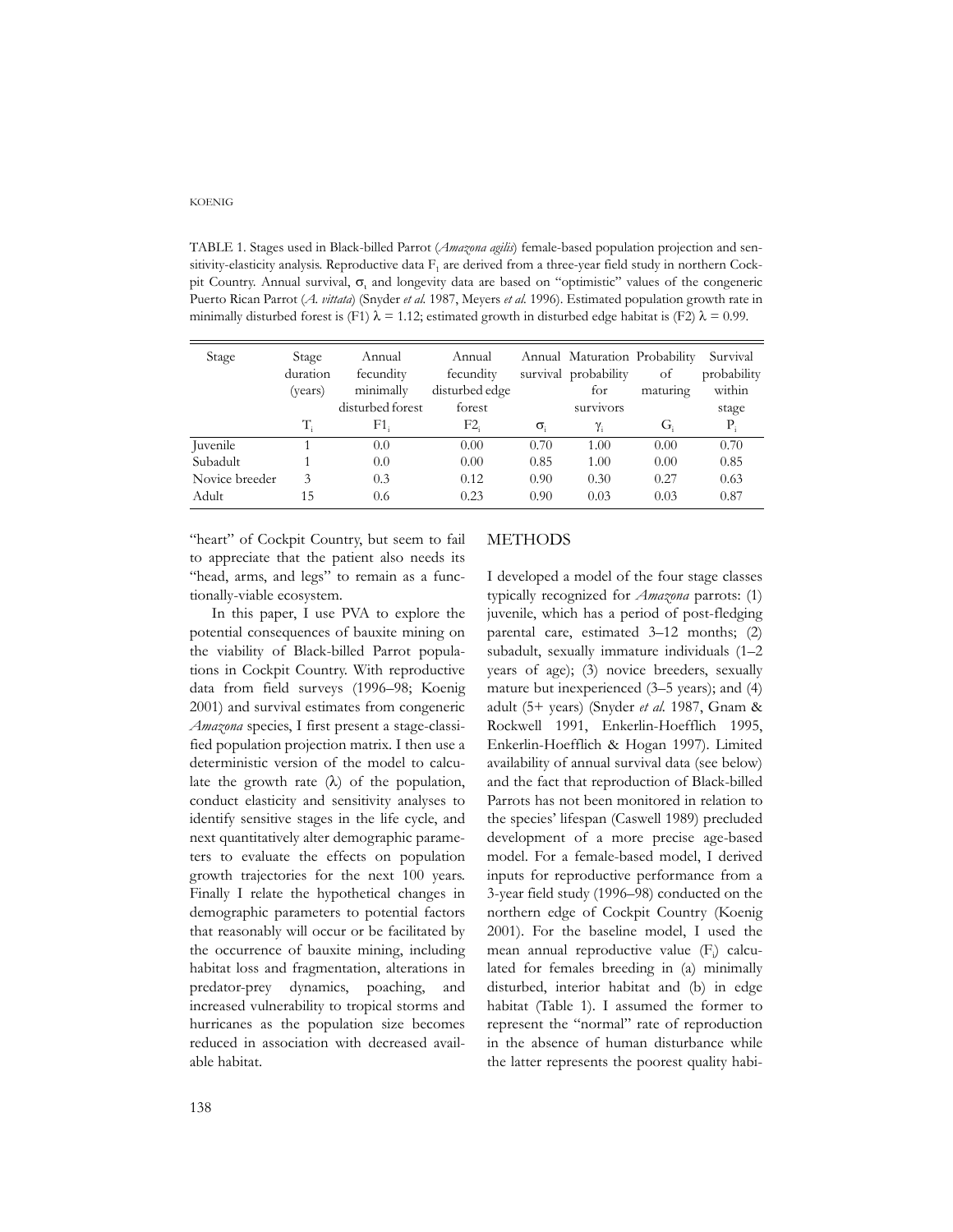tat used by parrots in the study area. Disparity exists among avian taxa as to whether reproductive performance improves with experience (Pietiainen 1988, Gaston *et al.* 1994, Komdeur 1996). Observations of the congeneric Puerto Rican Parrot (*A. vittata*) suggest that, although sexual maturity occurs around three years of age, first breeding in the wild usually occurs from four to five years (Snyder *et al.* 1987). In my models, I reduced the fecundity of experienced adults by 50% and applied this value to novice breeders to account for the possibility of early recruitment into the breeding population. I estimated the lifespan of Black-billed Parrots to be 20 years in the wild, comparable to the similarly-sized Puerto Rican Parrot (Snyder *et al.* 1987).

Survival rates are poorly known for Neotropical parrots and the Black-billed Parrot is no exception. One species, however, has been the subject of intensive research and management. The Puerto Rican Parrot (IUCN critically endangered), whose population plummeted to 13 individuals in the 1970s and whose population continues to fluctuate between 20 and 50 individuals (U. S. Fish and Wildlife Service 1999), has been monitored for over 40 years (Snyder *et al.* 1987, Wiley *et al.* 2004)*.* The identification of individual Puerto Rican Parrots and long-term monitoring of cohorts has provided the most reliable survival data of any of the 29 species in the genus *Amazona* and has long served as a benchmark for comparison (Gnam 1991, Enkerlin 1995). Caution, however, is warranted in applying survival rates from a population that has been intensively managed for decades and which is small and, consequently, vulnerable to stochastic (e.g., predation, environmental variance) and catastrophic (. hurricanes) events (Gilpin & Soulé 1986). When "best guess" survival estimates of Puerto Rican Parrots (Snyder *et al.* 1987, Meyers *et al.* 1996; Appendix 1) are modelled with Black-

billed Parrot reproductive performance in minimally-disturbed forest and edge habitat, within-habitat growth rates (λ are 1.09 and 0.98, respectively; these results suggest potential "source/sink" dynamics (Koenig 1999). Similarly, when "optimistic" survival rates are modelled, Black-billed Parrot population growth is positive for forest ( $\lambda = 1.12$ ) and slightly negative for edge ( $\lambda = 0.99$ ). Because the Black-billed Parrot population in Cockpit Country is large and not currently subjected to the high levels of Red-tailed Hawk (*Buteo jamaicensis*) predation experienced by Puerto Rican Parrots (White *et al.* 2005), I used "optimistic" survival estimates to parameterize the model.

The resulting Lefkovitch stage-classified model took the general form of:

$$
\begin{bmatrix} 0 & 0 & \Gamma_3 & \Gamma_4 \\ \mathbf{P}_1 & 0 & 0 & 0 \\ 0 & \mathbf{P}_2 & \mathbf{G}_3 & 0 \\ 0 & 0 & \mathbf{P}_3 & \mathbf{P}_4 \end{bmatrix} (1)
$$

Fi is stage-specific annual fecundity, the number of nestlings fledged successfully.  $G_{i,j}$  is the probability of surviving and maturing to the next stage, and  $P_i$  is the probability of surviving and remaining within a stage. The estimates of the probabilities  $G_{i,j}$  and  $P_i$  depend upon the growth probability  $\gamma$ <sub>i</sub> for surviving individuals, and their survival probability  $\sigma_i$ such that:

$$
G_{i,j} = \sigma_{i} \gamma_{i}
$$
\n
$$
P_{i} = \sigma_{i} (1 - \gamma_{i})
$$
\n(2)\n(3)

By assuming the age distribution within a stage has stabilized and the probability of maturing out of stage *i* is constant, maturation probability required for the above equations can be calculated:

$$
\gamma_i = \frac{(\sigma_i / \lambda)^{T} - (\sigma_i / \lambda)^{T-1}}{(\sigma_i / \lambda)^{T} - 1}
$$
(4)

139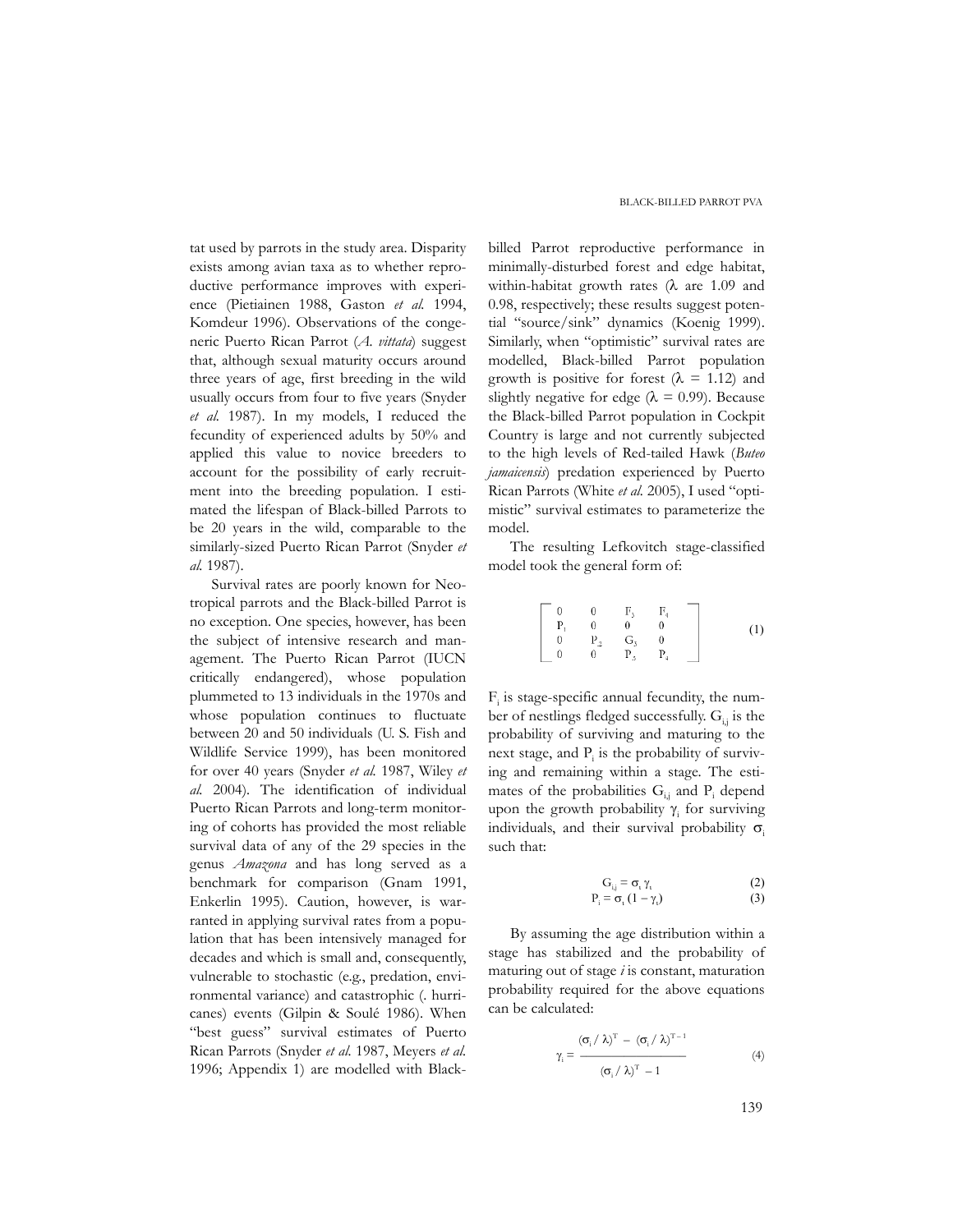Indeed, because transition probabilities and fecundities in a deterministic matrix model are constant through time, after several iterations the model population converges on a constant growth rate,  $λ$ , and an equilibrium stage distribution (ln  $[\lambda] = r$ , the intrinsic rate of increase). After calculating the matrix values (Table 2), I used linear algebra eigenanalysis software (MATHEMATICA, Wolfram Research, Inc.) to obtain the dominant eigenvalue (i.e., λ) and eigenvectors of the matrix. The right eigenvector "ω" presents the stable age distribution (i.e., the proportion of individuals at equilibrium within each stage class). The left eigenvector  $(v)$  presents the reproductive value of an individual in each stage, scaled to the youngest class and accounts for individual's future reproductive potential as it matures to the next stage class. By knowing the stable age distribution, reproductive values and population growth rate, it is then possible to calculate the proportional change in the growth rate caused by proportional changes in one of the life history parameters (i.e., the elasticity or proportional sensitivity of λ):

$$
E_{i,j} = \frac{a_{i,j}}{\lambda} * \frac{\delta \lambda}{\delta a_{i,j}} = \frac{a_{i,j}}{\lambda} * \frac{(v, \omega)}{\sum (v_i \omega)} \tag{5}
$$

where  $a_{ij}$  is any matrix element and  $\Sigma(\mathsf{v}_i \omega_i)$ represents the inner product of the two eigenvectors. Because elasticity values sum to 1.0, it is possible to avoid problems of metric differences among fecundity, maturation, and survival. Further, biologically implausible values (e.g., in the case of Black-billed Parrots, increasing fecundity of first- and second-year immature birds) are removed from the matrix. By these means, it is possible to identify critical life history stages.

I then used the model to explore the potential population growth trajectories in response to a diverse range of effects associated with bauxite mining. While it is clear that mining will result in an overall reduction of habitat (i.e., reduced carrying capacity/total population of Black-billed Parrot), I was interested in exploring the possible consequences of (a) increasing edge habitat, with the resultant decline in reproductive performance, as already observed during field surveys (Koenig 2001, Koenig *et al*. 2007); and (b) increases in mortality of each stage class. The latter could arise as the contiguous forest becomes fragmented by the network of roads used to access each mining pit: fragmentation not only increases the area of habitat suitable for Red-tailed Hawks but also improves access for poachers (pers. obs. in areas currently being mined in Jamaica) and could leave individuals more vulnerable to high winds and rain during hurricanes (see Wunderle & Wiley 1996, Meyers *et al.* 1996). Using an Excel spreadsheet, I ran deterministic population projections for 100 years to examine overall trends in growth trajectories. I set initial population size for each simulation at 2500 females to represent a "no mining" starting point. The portion of the Cockpit Country Conservation Area included in the temporally suspended prospecting license encompasses approximately 23,000 ha of closed-canopy forest. With densities of territorial pairs reported up to 20 pairs (10 females) per  $km^2$  (Davis 2002), the prospecting area might support a population of 4600 pairs (2300 females). The underlying question of the scenarios was what percentage change in population parameters would be tolerated before we find Black-billed Parrots sliding into a conservation crisis from bauxite mining?

# RESULTS

*Population health under* "*normal*" *conditions.* Assuming Jamaica's Black-billed Parrots enjoy the "optimistic" annual adult survival and have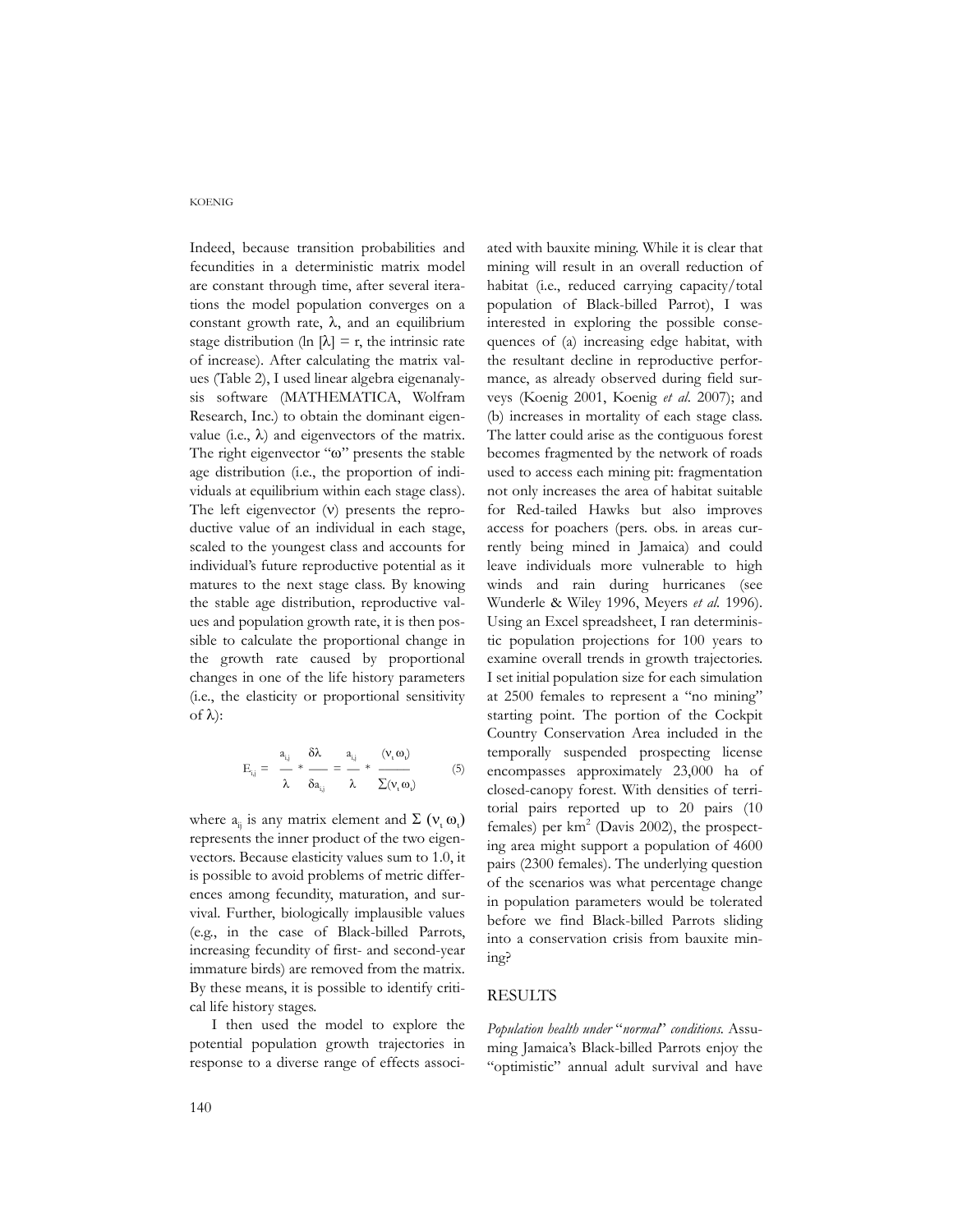TABLE 2. Stage-classified population matrix for Black-billed Parrot based on fecundity (F) observed in Cockpit Country, Jamaica, 1996–98, and survival (P) and maturation (G) data of Puerto Rican Parrots (see Appendix 1). The baseline matrix presented here and subsequently used for elasticity analysis uses reproductive data for females breeding in minimally disturbed forest.

|     |                  | Juvenile Subadult Novice |          | Adult |
|-----|------------------|--------------------------|----------|-------|
| F   | $\left( \right)$ |                          | 0.30     | 0.60  |
| Р   | 0.70             | $\left( \right)$         | $\theta$ |       |
| G/P |                  | 0.85                     | 0.27     |       |
| р   |                  |                          | 0.63     | 0.87  |

the long lifespans of the congeneric Puerto Rican Parrot, their population growth rate is increasing 12% per year ( $\lambda$  = 1.12) in the minimally disturbed interior forest of Cockpit Country. As expected for a species with high annual adult survival and low annual fecundity, the highest proportion of individuals in the stable-age distribution is the adult class (Table 3). Further, and because of a long lifespan, adults also have the greatest reproductive value for the population (Table 3).

The elasticity analysis revealed that adult survival is overwhelmingly the matrix element most sensitive to change (Table 4). This factor is three to four times more important than any other element.

The model prediction of a population increasing by more than 12% per annum represents what may be the best, as close to natural conditions as possible in the interior forest of Cockpit Country, but it is clear that the population is not experiencing unlimited growth. Indeed, the population is limited by the surrounding landscape matrix of rural settlements and extensive agriculture of sugarcane and yam. At the interface of forest and edge habitat, field data revealed Black-billed Parrot fecundity is much lower  $(0.23/\text{pair}; n =$ 30 nest trees) compared to interior nest sites  $(n = 5$  nest trees; Koenig 1991). With this

TABLE 3. Stable age distribution and reproductive value for the Black-billed Parrot demographic matrix presented in Table 2.

| Stage class        | Stable age<br>$distribution(\omega)$ | Reproductive<br>values $(v)$ |
|--------------------|--------------------------------------|------------------------------|
| 1 (juvenile)       | 0.27                                 | 1.00                         |
| 2 (subadult)       | 0.16                                 | 1.60                         |
| 3 (novice breeder) | 0.16                                 | 2.11                         |
| $4$ (adult)        | 0.41                                 | 2.38                         |

lower reproductive performance, population growth rate becomes slightly negative  $(\lambda =$ 0.99). Across the Cockpit Country landscape, approximately 42,000 ha might be considered as core forest, with an additional buffer zone contributing perhaps 25% edge habitat (core :  $edge = 3:1$ ). With such a spatial configuration, overall population growth remains positive (λ  $= 1.06$ ), with the interior serving as "source" habitat for the "sink" edge.

*Simulated scenarios of bauxite mining.* According to the model, activities that affect adult survival will have a large effect on population growth. As annual adult mortality approached 20%, population growth became negative (Fig. 3). Similarly, if all stages classes exceeded 10% annual mortality, trajectories became negative. Changes in fecundity values, on the other hand, had comparatively small effects on population growth (Fig. 4). Indeed, it required more than a 50% reduction in annual fecundity to cause negative growth of the population. As noted previously, such poor reproductive performance has been documented in edge habitat in Cockpit Country, and serves as a first scenario for the effects of mining (Table 5). Notably, as a road network is established to access every cockpit "bottom" for mining, the forested hillsides become isolated in the mosaic such that each hill is encircled by edge (Fig. 2b). Post-mining reclamation and rehabilitation currently see the planting of a non-native grass, *Pennisetum*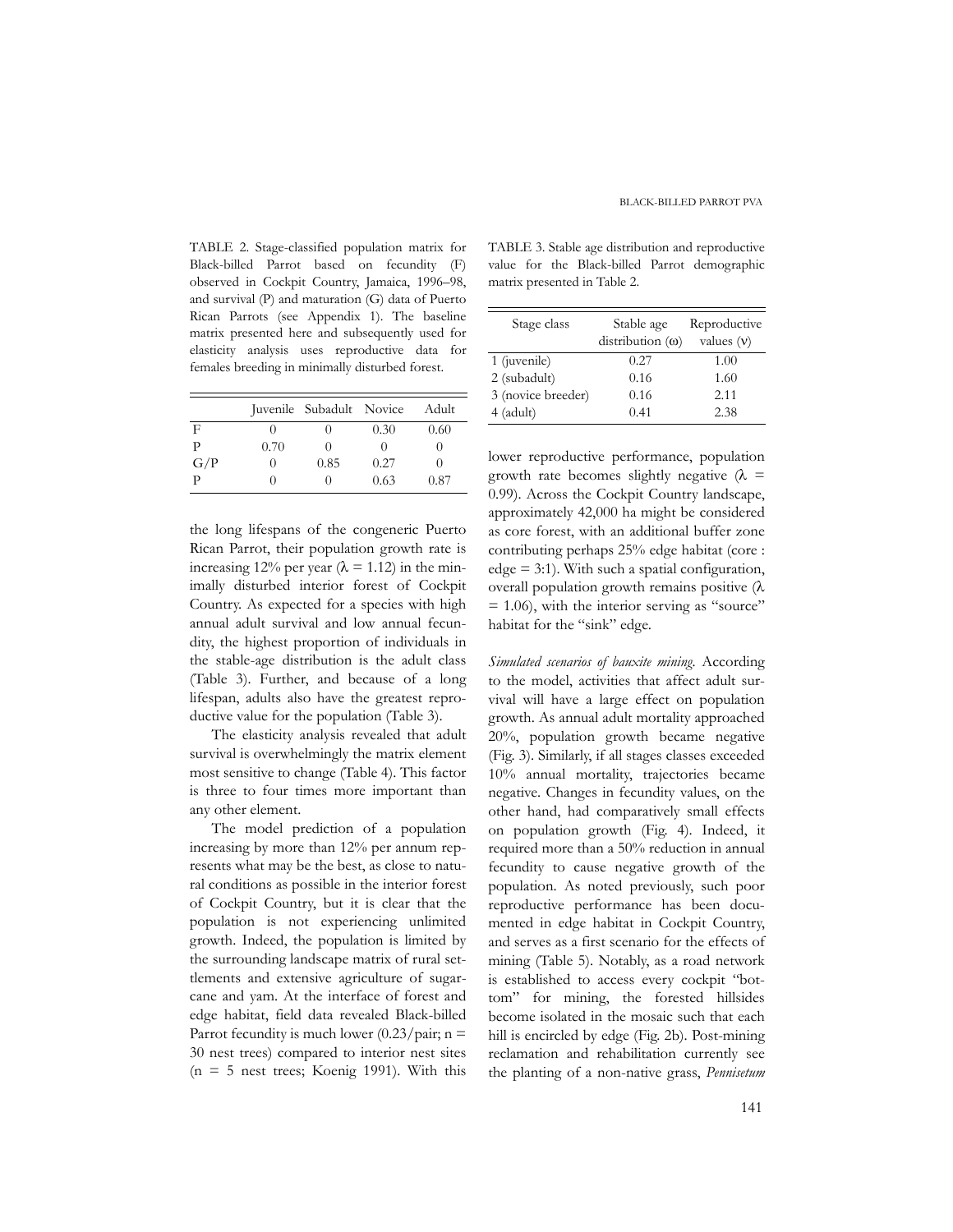TABLE 4. Sensitivity of Black-billed Parrot populations to changes in demographic parameters. Numbers represent the he proportional effects that changes in fecundity (F), maturation (G), and survival (P) would have on population growth  $(\lambda)$ . The proportional sensitivities (elasticity) were calculated from the stable age distribution and reproductive values for pairs breeding in minimally disturbed interior forest, where  $\lambda = 1.12$ .

|     |      | Juvenile Subadult Novice |      | Adult            |
|-----|------|--------------------------|------|------------------|
| F   |      | $\left( \right)$         | 0.02 | 0.04             |
| р   | 0.08 | $\theta$                 |      | $^{(1)}$         |
| G/P | 0    | 0.13                     | 0.04 | $\left( \right)$ |
| р   |      | $\left( \right)$         | 0.29 | 0.41             |

*purpureum,* which stubbornly prevents regeneration of native vegetation, with a consequence that forest hillsides remain isolated. Thus, the entire mined-out area becomes "edge" habitat and the population growth trajectory becomes negative ( $\lambda = 0.99$ ), launching the Black-billed Parrot population into a

gradual decline, which, unlike in the model output graphs, may be difficult to detect for several decades because of long adult lifespan. Under the scenario that the habitat is degraded for breeding, all other changes in fecundity or survival serve to hasten population decline (Figure 5). When all scenarios are imposed upon the population, population growth rate  $(λ)$  decreases to 0.95 and only 9 females persist at the end of 100 years. This number approaches what was the lowest population point for the Critically Endangered Puerto Rican Parrot in the 1970s.

# DISCUSSION

One of the most important uses of PVA lies not in its application as an "absolute" predictor of the probability of population (or species) extinction but in its use for evaluating "relative" effects that changes in demographic parameters, such as may result from management interventions, may have on pop-



FIG. 3. Changes in population growth  $(\lambda)$  resulting from 10%, 15%, and 20% decreases in survival of individual life history stages of the Black-billed Parrot. The results represent single-stage reduction, other components held constant. The baseline represents growth rate from the initial "no mining" run of the model.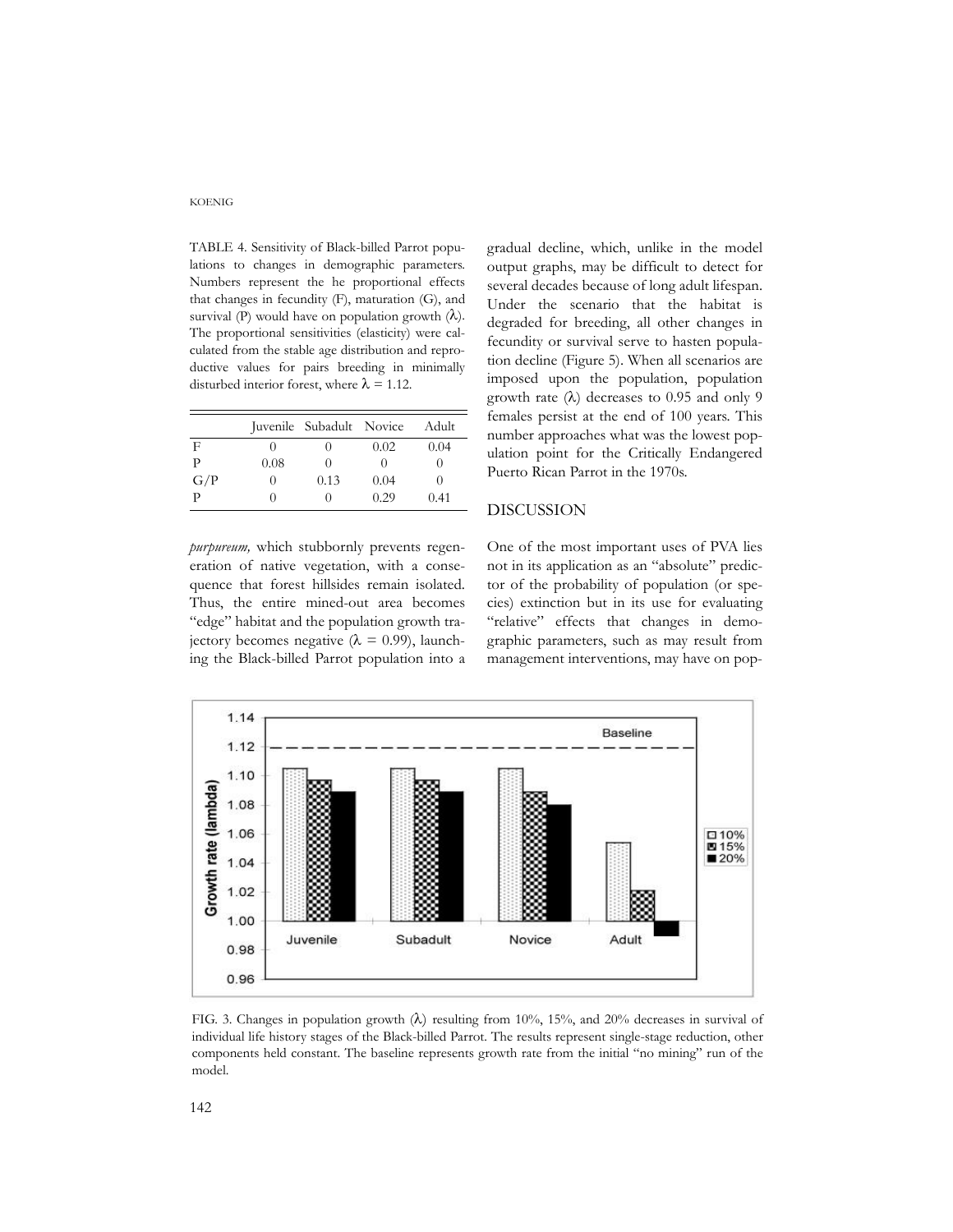#### BLACK-BILLED PARROT PVA



FIG. 4. Changes in population growth (λ) resulting from 25%, 50%, and 75% decreases in novice and experienced (adult) female fecundity. The baseline represents predicted population growth for birds breeding in minimally disturbed interior forest.

ulation growth rate (Beissinger & Westphal 1998). Conversely, PVA can be used to explore the possible consequences of habitat mismanagement before decisions are made that will result in the irreversible physical alteration of a landscape. My objective with the modelling was not to predict whether, or how quickly, Black-billed Parrots might go extinct, but to develop ecologically plausible scenarios about how mining-associated habitat loss and fragmentation could affect population health. To my knowledge, PVA has not been used in any environmental impact assessments (EIA) and certainly for no premining feasibility assessments to evaluate the potential localised and landscape level consequences of open-pit mining on Jamaica's biodiversity.

The model made salient two important characteristics of the Black-billed Parrot population in Cockpit Country: (1) population growth was most sensitive to changes in adult survival; and (2) interior forest fecundity

appears adequate for population persistence  $(\lambda = 1.12)$  whereas edge habitat fecundity, over 60% lower than in the interior, is not sufficient to maintain populations ( $\lambda = 0.99$ ). The first characteristic matches expectations for a species with high annual adult survival and long lifespan, such as is found commonly throughout the order Psittaciformes (Snyder *et al.* 1987, Stearns 1992, Smith & Rowley 1995). From the standpoint of species management, a simplistic statement is that the most effective management strategies will be those that prevent or minimize adult mortality. To this end, we need a much clearer understanding of what are the causes of mortality in adult Black-billed Parrots (and other stage classes) and an understanding of how the environment mediates mortality factors. The sensitivity analysis further highlighted the critical need for reliable, long-term data with a marked population to ensure that Black-billed Parrot survival is, indeed, comparable to the Puerto Rican Parrot. In all likelihood, Black-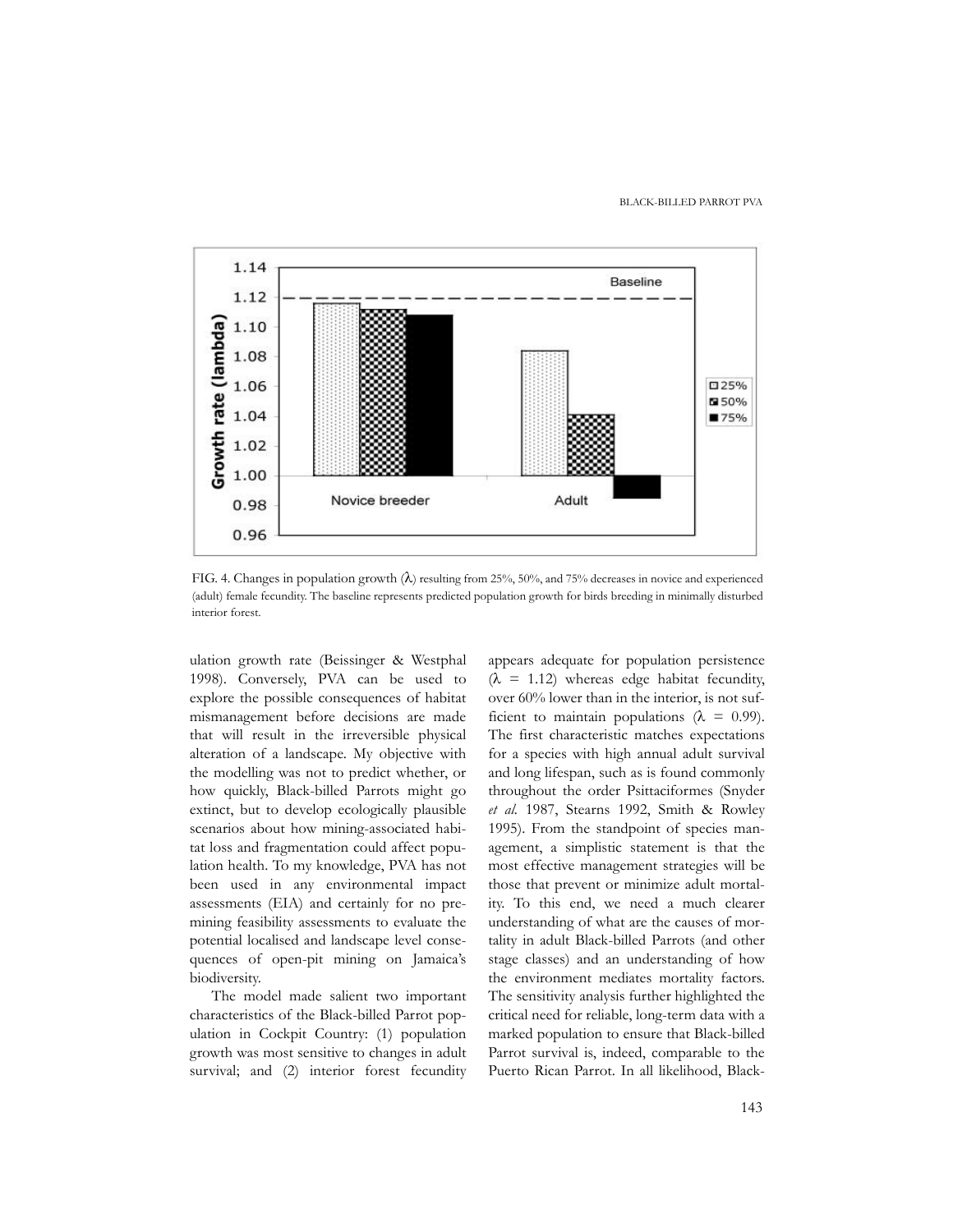

FIG. 5. One-hundred-year population projections of the potential effects of bauxite mining on different stage classes of Black-billed Parrots. Initial population was 2500 females for all simulations. The baseline simulation was of fecundity associated with breeding in edge habitat ( $F = 0.23$ ;  $\lambda = 0.99$ ), which would be the resultant habitat after mining. Each change in demographic parameter was first modelled independently i.e., no curve is cumulative of  $\geq 1$  scenario, except for the final curve, "All Scenarios," which is of all scenarios enacted concurrently. With the population subjected to all scenarios,  $\lambda = 0.95$ .

billed Parrot survival is similar or higher owing to different ecological pressures on the two islands. First-year survival, particularly, is expected to be higher. The Puerto Rican Parrot population located in the Caribbean National Forest in eastern Puerto Rico falls within an area of the world's highest densities of Red-tailed Hawks (Waide 1996), an important predator of fledgling and juvenal parrots (Meyers 1996, White *et al.* 2005). This raptor occurs in low densities across the closed-canopy forest of Cockpit Country but is more commonly observed in fragmented peripheral habitat (unpubl. data; C. Kennedy pers. com.). There are no other large resident raptors to pose a significant risk: Jamaica has no resident forest-dwelling broad-winged hawk, such as in Puerto Rico, Hispaniola, and Cuba. The nocturnal Jamaican boa (*Epicrates subflavus*) is perhaps the only native predator to be of potential consequence for roosting parrots.

While the model revealed that fecundity was not as sensitive as survival to changes in value, it did show that the reproductive performance of pairs in edge habitat, which was over 60% poorer compared to interior sites, may represent a "sink" component of the forest gradient (Van Horne 1983, Howe *et al.* 1991). Overall, and because of the large, nearcontiguous interior "source" habitat, the Black-billed Parrot population in Cockpit Country appears locally viable. However, the model output highlights potential consequences should the core forest become fragmented, with an associated increase in the pervasiveness of edge habitat as, indeed, would occur if bauxite mining took place. In this situation, it is critical that we understand why Black-billed Parrot reproductive performance was significantly lower in edge habitat in Cockpit Country. For this species, vegetation structure in edge habitat is an important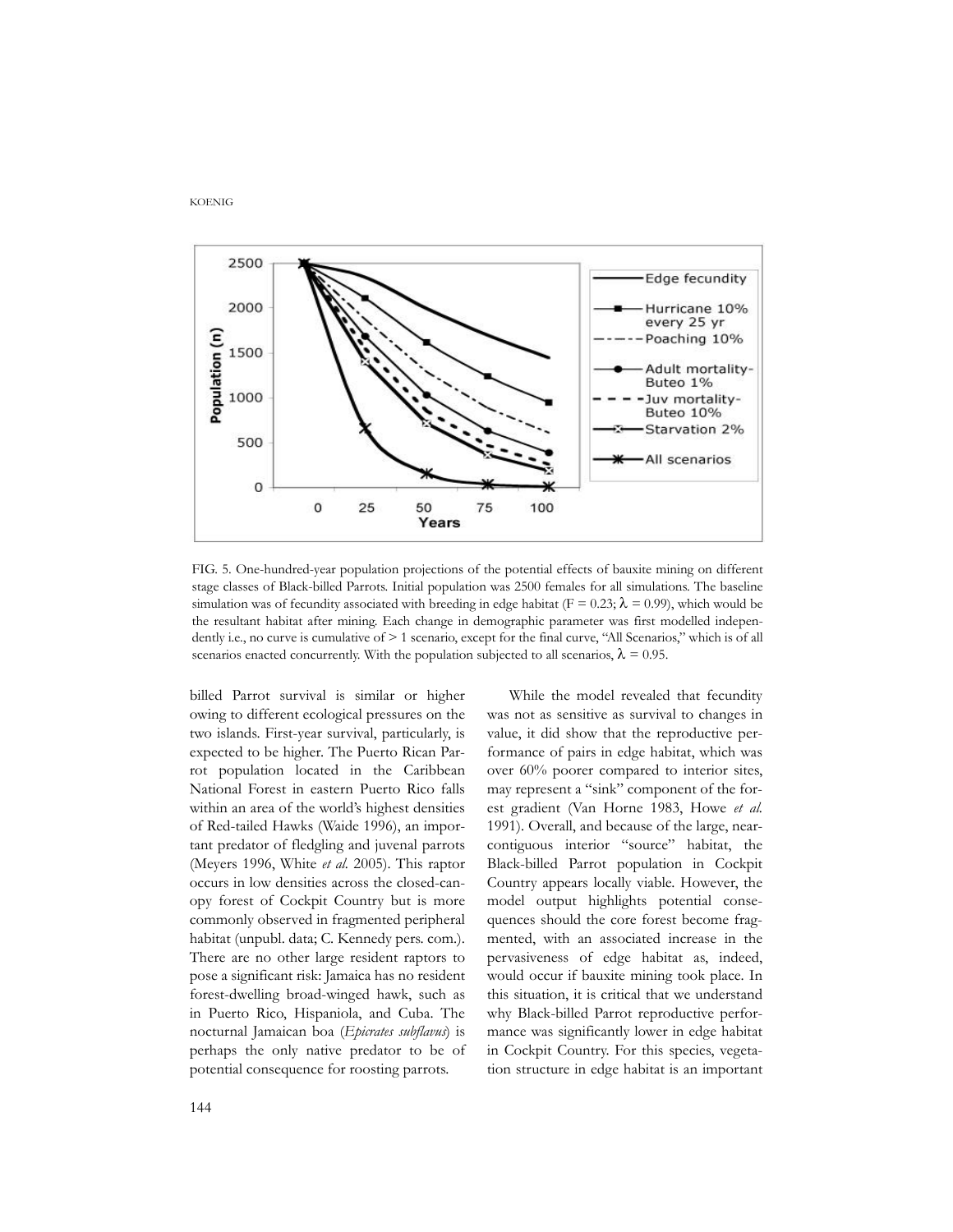mediating factor in nesting success. Of the suite of nest stand, tree, and cavity characteristics, the presence of vines on the tree and an interlocking canopy with neighboring trees were the only significant factors; these appeared to facilitate predation of nestlings by Jamaican boas (Koenig *et al.* 2007). Whether boas, themselves, occur at higher densities in edge habitat remains to be determined.

*Simulated scenarios.* The scenario of greatest concern for the effects of bauxite mining is that fecundity will decline to "edge" rates in over 50% of the current range of Black-billed Parrot in Cockpit Country. The resultant long-term, gradual decline may be extremely difficult to detect as the mining slowly and permanently degrades the habitat. Further, the life history characteristics of high annual adult survival and long lifespan may mask poor reproductive performance and decreased recruitment of young birds into the breeding population. It may be a decade or more before the mature adults in the population succumbed to factors of old age. By the time population decreases are detected, it is likely that considerable areas of closed-canopy forest will have been destroyed and fragmented.

The other model scenarios serve to identify factors that could occur in association with bauxite mining in Cockpit County and underscore how vulnerable Black-billed Parrot populations are to human-induced disturbances of the environment. Indeed, several of these threats are occurring in mining areas east of Cockpit Country, including the central region of Mount Diablo (Fig. 1). Before the arrival of Europeans more than 500 years ago, the central limestone plateau of Jamaica was blanketed in mid-elevation wet limestone forest. The forests of Mount Diablo were part of a continuum across the karst landscape, contiguous with the remnant Cockpit Country Conservation Area. Unfortunately, we lack historic census data on Black-billed Parrots, but based on current abundance in Cockpit Country (c. 20 territorial pairs per km<sup>2</sup>, Davis 2002), one could speculate equal densities were found across the Mount Diablo plateau. Over the past 100 years, Mount Diablo has been subjected to forest conversion, logging, and in the past 40 years, to bauxite mining. Surveys of Black-billed Parrots over the past five years find fewer than one pair per km<sup>2</sup> (unpubl.; BirdLife Jamaica's IBA database). Evidence of illegal timber extraction is found throughout the Mount Diablo Forest Reserve and on private lands. Trees with diameter-atbreast-height (dbh) exceeding 50 cm, the average size of nest tree adopted for use by Blackbilled Parrots (Koenig 1999) are restricted to hilltops (unpubl. data). And in 2006, I encountered a poacher walking down a paved mining road, with three Yellow-billed Parrot chicks, less than two weeks of age, in a plastic bag. We were unable to return the chicks to their nest as the poacher had cut down the tree. One week prior to this encounter, a palm tree near our field house, which had an active Yellow-billed Parrot nest, was cut down by poachers.

While decision makers may be able to visualize how a reduction in habitat size will cause an absolute reduction in a species' population size, they may have difficulties appreciating how the changes in quality of the remaining habitat can exert influence on population demographics far beyond the initial "habitat loss" event. PVA modelling, and its associated population trajectory figures, enhance the process of visualization and, consequently, understanding. A population of 1000 Black-billed Parrots, with a growth rate of 0.99, likely does not sound to be a pressing conservation concern for some decision makers; a line of negative slope approaching zero may be more effective for communicating concern for a threatened species. With regards to habitat quality, Jamaica's decision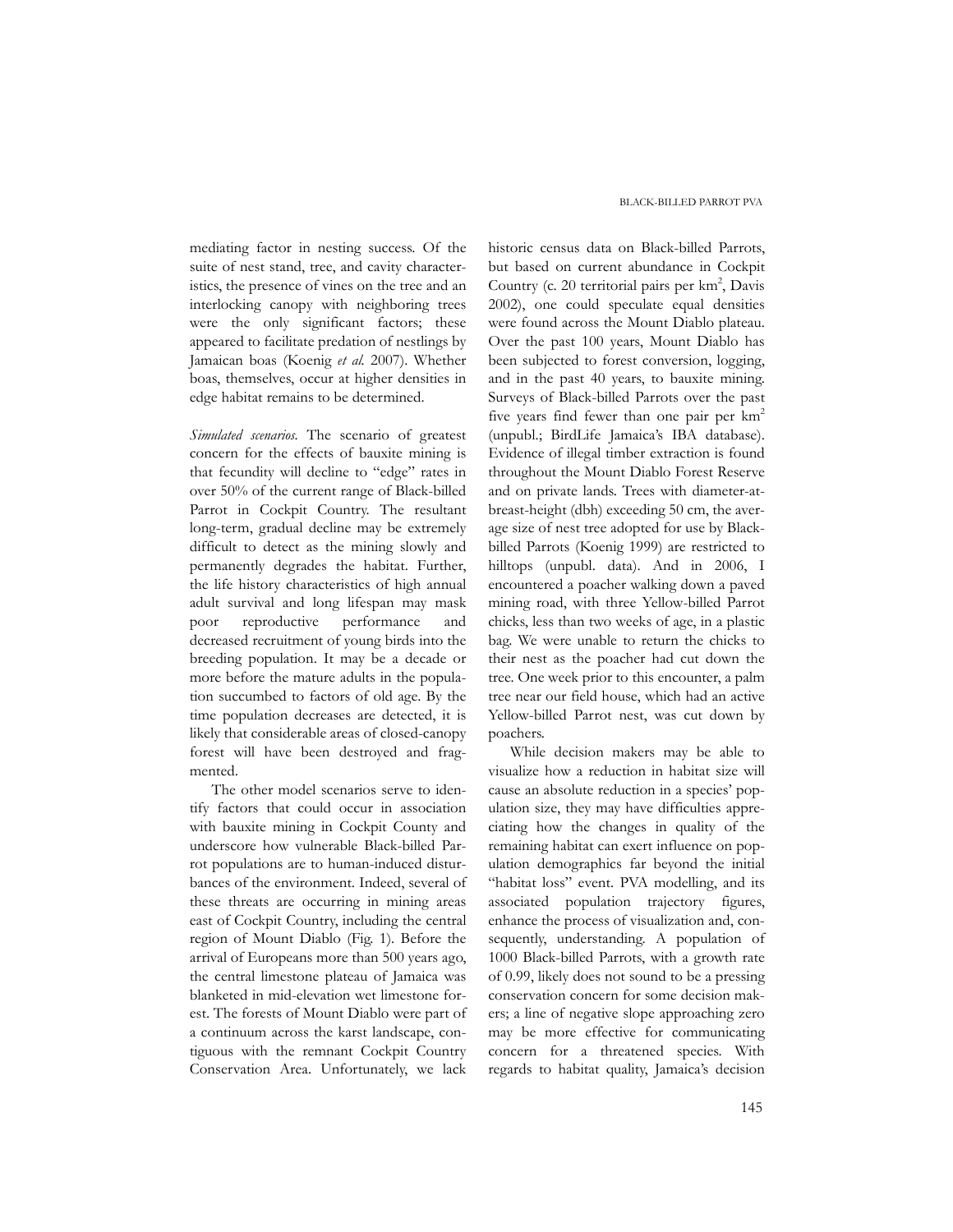TABLE 5. Scenarios of ecologically plausible events associated with bauxite mining and consequences for Black-billed Parrot population growth (λ). Although mining would occur over several decades, any rehabilitation and regeneration of native habitat that might occur would likely require more than 100 years for its return to suitable habitat, particularly for the regeneration of large trees with nesting cavities. Consequently, then entire mined-out "interior forest" area assumes the properties of "edge habitat", shifting the population's "interior forest"  $\lambda = 1.12$  to a new baseline  $\lambda = 0.99$  (Scenario 1.1). As all subsequent scenarios would be in association with mining and edge dynamics, and not occur in an undisturbed interior forest, their effects on  $\lambda$  are against the new population growth baseline of scenario 1.1. All changes in demographic parameters are negative.

| Demographic<br>parameter | Scenario                                                                                                                                                                                                                                                                                                                                                                                                                                                                                                                                                                                            | % change in<br>demographic<br>parameter                    | λ    |
|--------------------------|-----------------------------------------------------------------------------------------------------------------------------------------------------------------------------------------------------------------------------------------------------------------------------------------------------------------------------------------------------------------------------------------------------------------------------------------------------------------------------------------------------------------------------------------------------------------------------------------------------|------------------------------------------------------------|------|
| 1. Fecundity             | 1.1. Annual adult fecundity decreased from "interior" = 0.6 to "edge"<br>$= 0.23$ as the forest becomes fragmented and each cockpit hillside<br>is surrounded by edge-pasture; because of increased sunlight, the<br>edge forest will experience increased growth and abundance of<br>vines and lianas, which will facilitate access to nestling parrots by<br>predators (Koenig et al. 2007); illegal logging will be facilitated by<br>the network of mining road, resulting in decreased availability of<br>nesting cavities.                                                                    |                                                            | 0.99 |
|                          | 1.2 Poaching of nestlings will reduce the annual fecundity of both<br>novice and experienced breeding pairs. Poaching is facilitated by<br>the mining road network. The current deterministic model only<br>explores the harvesting of chicks; it does not account for a cumu-<br>lative effect that would occur if poachers cut down the nest tree to<br>access chicks, thereby precluding all future reproduction.                                                                                                                                                                                | 10%                                                        | 0.98 |
| 2. Survival              | 2.1. Starvation: all stage classes affected by the loss of food resources<br>associated with deforestation; even without fragmentation, frugiv-<br>orous parrots must range over large areas to obtain seasonally<br>available fruit; fragmentation will cause longer foraging trips, with<br>associated increased energy expenditure and increased predation<br>risk (see below) (Saunders 1989).                                                                                                                                                                                                  | $2\%$                                                      | 0.97 |
|                          | 2.2. Increased predation by Red-tailed Hawks as habitat becomes<br>more open: stage class 1-juvenile survival decreases. Fledglings will<br>be most vulnerable because of weak flight and difficulties main-<br>taining a tight flight formation with parents.                                                                                                                                                                                                                                                                                                                                      | 10%                                                        | 0.97 |
|                          | 2.3. Increased predation by Red-tailed Hawks as habitat becomes<br>more open: stage classes 2, 3, 4 - subadult, novice breeder, adult<br>survival decreases. Birds will be vulnerable because under normal<br>closed-canopy conditions this species does not demonstrate vigi-<br>lant behaviour against aerial predators; during breeding season,<br>males foraging alone will be vulnerable.                                                                                                                                                                                                      | $1\%$                                                      | 0.98 |
|                          | 2.4. Increased vulnerability to tropical storms and hurricanes (small,<br>fragmented populations vulnerable to catastrophic events;<br>increased direct mortality associated with exposure to wind in<br>"edge" habitat, increased indirect mortality associated with loss<br>and slow recovery of food resources (see Wunderle et al. 1992).<br>Survival of all stage classes will be affected both during and in the<br>immediate aftermath of a storm. From 1951-2000, Jamaica experi-<br>enced 2 hurricanes (0.04/annum). Over the past 300 years, 43 hur-<br>ricanes have struck (0.14/annum). | $10\%$ reduc-<br>tion in popu-<br>lation every<br>25 years |      |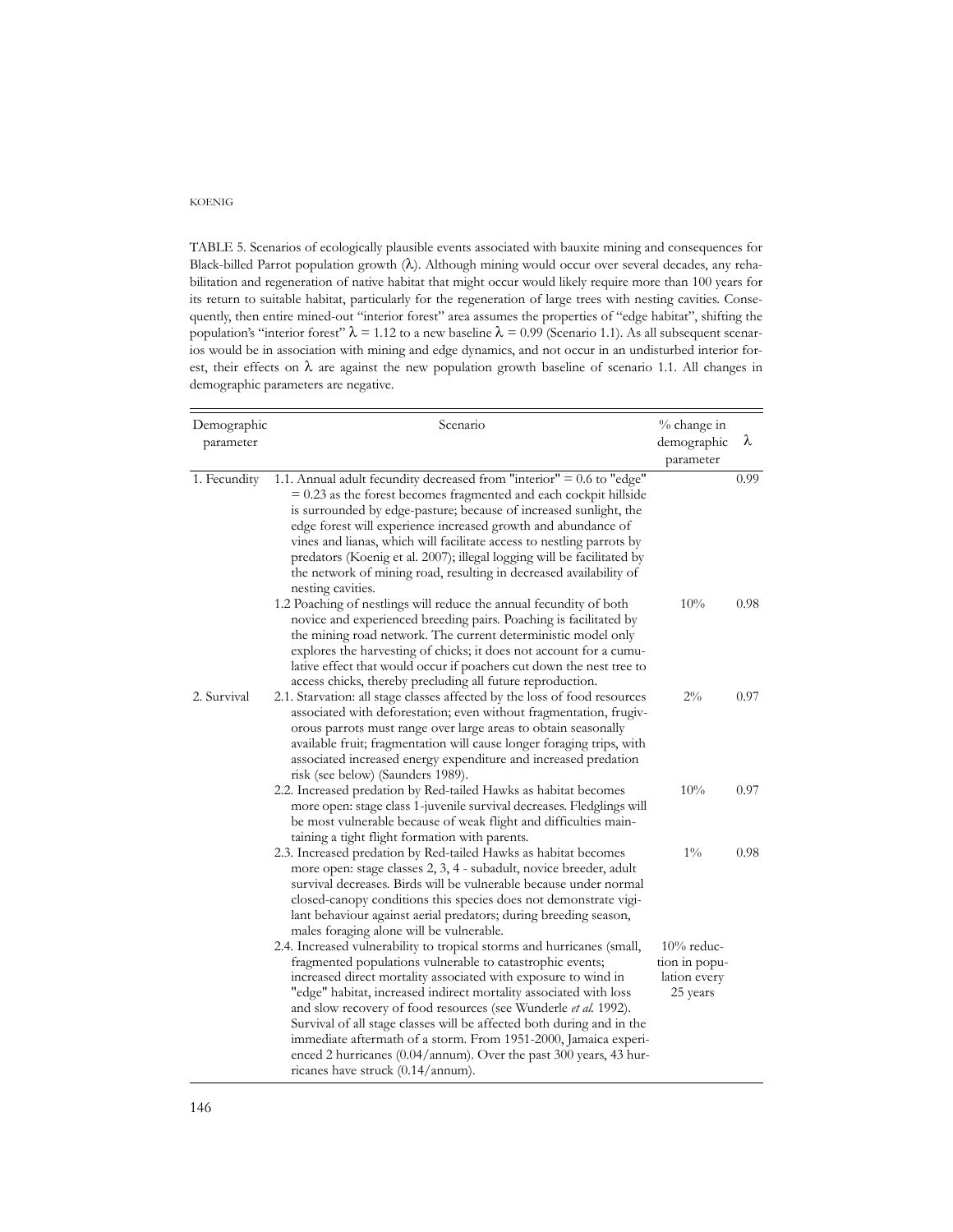makers recognize, at least for humans, that there is an important difference between "barely surviving" and "thriving to see one's grandchildren." For Black-billed Parrots, there is a visible risk that bauxite mining will put this forest-dependent species on a negative population trajectory of "barely surviving" solely because of degradation of its nesting environment. Improved access of humans via a mining road network and the alteration of natural predator-prey dynamics associated with modifications to habitat structure are predicted to hasten the decline of the Blackbilled Parrot and, equally likely, the co-occurring Yellow-billed Parrot. Critical management objectives include, therefore, the conservation of the existing closed-canopy forests to maximize the ratio of interior : edge habitat and the prohibition of new access roads. Bauxite mining, as it is currently undertaken on Jamaica, is incompatible with these objectives. The scenarios I presented (which is by no means an exhaustive list), serve to draw the attention of decision makers and natural resource managers to a number of factors not normally associated directly with bauxite mining on Jamaica. These factors, their mitigation costs, and our uncertainties, must be evaluated against the benefits of bauxite mining.

# ACKNOWLEDGMENTS

Black-billed Parrot reproductive data were gathered under The Jamaica Parrot Project, a collaborative project between BirdLife Jamaica and Wildlife Preservation Trust International. Funding for the project was provided by the MacArthur Foundation, Environmental Foundation of Jamaica, and a G. E. Hutchinson grant from Yale School of Forestry and Environmental Studies. Additional support was provided by Air Jamaica. I thank reviewers Donald Brightsmith and Jaime Collazo for comments that improved the manu-

script. This paper is dedicated to everyone past and present who has been involved with the Puerto Rican Parrot Recovery Team. As you look towards the karst magote region of Puerto Rico to improve the chances for the long-term survival of your parrots, Jamaica considers the destruction of the "free" Cockpit Country habitat that ensures the persistence of her parrots.

## REFERENCES

- Beissinger, S. R. 1995. Modeling extinction in periodic environments: Everglades water levels and Snail Kite population viability. Ecol. Appl.5: 618–631.
- Beissinger, S. R., & M. I. Westphal. 1998. On the use of demographic models of population viability in endangered species management. J. Wildl. Manage. 62: 821–841.
- Brook, B. W., J. J. O'Grady, A. P. Chapman, M. A. Burgman, H. R. Akçakaya, & R. Frankham. 2000. Predictive accuracy of population viability analysis in conservation biology. Nature 404: 385–387.
- Caswell, H. 1989. Matrix population models: Construction, analysis, and interpretation. Sinauer & Associates, Sunderland, Massachusetts.
- Caughley, G. 1994. Directions in conservation biology. J. Anim. Ecol. 63: 215–244.
- Crouse, D. T., L. B. Crowder, & H. Caswell. 1987. A stage-based population model for loggerhead sea turtles and implications for conservation. Ecology 68: 1412–1423.
- Davis, H. A. 2002. Distribution and population size of *Amazona* parrots in Cockpit Country, a limestone karst region of Jamaica. M.Sc. thesis, Univ. of the West Indies, Mona, Jamaica.
- Doak, D., P. Kareiva, & B. Klepetka. 1994. Modeling population viability for the desert tortoise in the Western Mojave Desert. Ecol. Appl. 4: 446–460.
- Enkerlin-Hoeflich, E. C. 1995. Comparative ecology and reproductive biology of three species of *Amazona* parrots in northeastern Mexico. PhD thesis, Texas A&M Univ., Collage Station, Texas.
- Enkerlin-Hoefflich, E. C., & K. M. Hogan. 1997.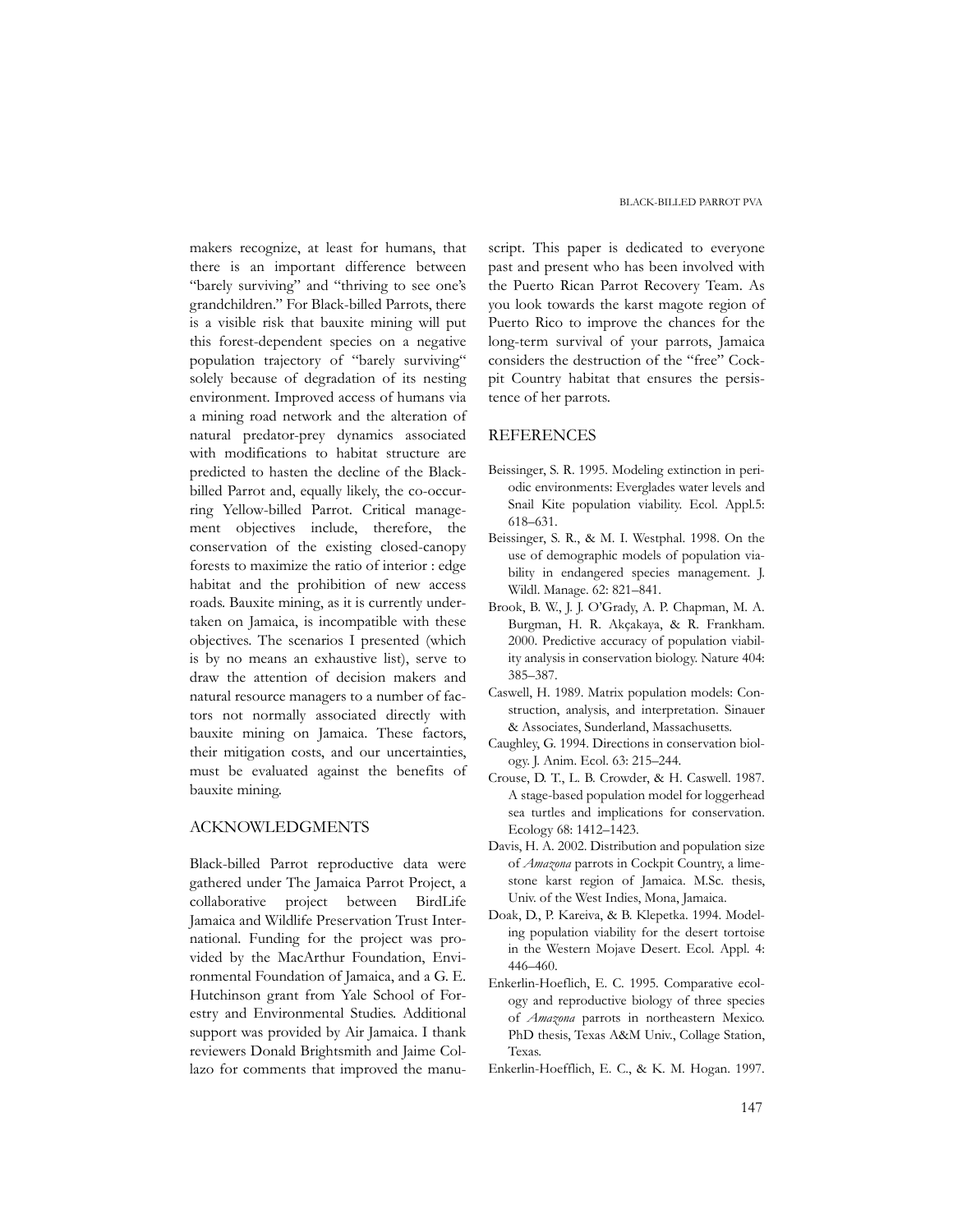Red-crowned Parrot. Pp. 1–20 *in* Poole, A., & F.Gill (eds.). The birds of North America, No 62. Academy of Natural Sciences, Philadelphia, Pennsylvania.

- Gaston, A. J., L. N. DeForest, G. Donaldson G. & D. G. Noble. 1994. Population parameters of Thick-billed Murres at Coats-Island, Northwest Territories, Canada. Condor 96: 935–948.
- Gilpin, M. E., & M. E. Soulé. 1986. Minimum viable populations: processes of species extinctions. Pp 19–34 *in* Soulé, M. E. (ed.). Conservation biology: the science of scarcity and diversity. Sinauer, Sunderland, Massachusetts.
- Gnam, R. 1991. Breeding biology of the Bahama Parrot (*Amazona leucocephala bahamensis*). Ph.D. Thesis, The City Univ. of New York, New York.
- Gnam, R., & R. F. Rockwell. 1991. Reproductive potential and output of the Bahama Parrot *Amazona leucocephala bahamensis*. Ibis 133: 400– 405.
- Heppell, S. S., L. B. Crowder, & D. T. Crouse. 1996. Models to evaluate headstarting as a management tool for long-lived turtles. Ecol. Appl. 6: 556–565.
- Howe, R. W., G. J. Davies, & V. Mosca. 1991. The demographic significance of 'sink' populations. Biol. Conserv. 57: 239–255.
- Koenig, S. E. 1999. The reproductive biology of Jamaica's Black-billed Parrot (*Amazona agilis*) and conservation implications. DFES thesis, Yale Univ., New Haven, Connecticut.
- Koenig, S. E. 2001. The breeding biology of Blackbilled Parrot *Amazona agilis* and Yellow-billed Parrot *A. collaria* in Cockpit Country, Jamaica. Bird Conserv. Int. 11: 205–225.
- Koenig, S. E. , J. M. Wunderle, Jr., & E. C. Enkerlin-Hoeflich. 2007. Vines and canopy contact: a route for snake predation on parrot nests. Bird Conserv. Int. 17: 1–15.
- Komdeur, J. 1996. Influence of helping and breeding experience on reproductive performance in the Seychelles warbler: A translocation experiment. Behav. Ecol. 7: 326–333.
- Lefkovitch, L. P. 1965. The study of population growth in organisms grouped by stages. Biometrics 21: 1–18.
- Meyers, J. M., W. Arendt, & G. D. Lindsey. 1996.

Survival of radio-collared nestling Puerto Rican Parrots. Wilson Bull. 108: 159–163.

- Pietiainen H. 1988. Breeding season quality, age, and the effect of experience on the reproductive success of the Ural Owl *Strix uralensis*. Auk 105: 316–324.
- Saunders D. A. 1989. Changes in the avifauna of a region, district and remnant as a result of fragmentation of native vegetation: the wheatbelt of Western Australia. Biol. Conserv. 50: 99– 135.
- Smith, G. T., & I. C. R. Rowley. 1995. Survival of adult and nestling Western Long-billed Corellas, *Cacatua pastinator*, and Major Mitchell Cockatoos, *C. leadbeateri*, in the wheatbelt of western Australia. Wildl. Res. 22: 155–162.
- Snyder, N. F. R., J. W. Wiley, & C. B. Kepler. 1987. The parrots of Luquillo: natural history and conservation of the Puerto Rican Parrot. Western Foundation of Vertebrate Zoology, Los Angeles, California.
- Stearns, S. C. 1992. The Evolution of life histories. Oxford Univ. Press, Oxford.
- U. S. Fish and Wildlife Service. 1999. Technical/ Agency Draft Revised Recovery Plan for the Puerto Rican Parrot (*Amazona vittata*). US Fish Wildlife Service Reg. 4, Atlanta, Georgia.
- White, T. H., Jr., J. A. Collazo, & F. J. Vilella. 2005. Survival of captive-reared Puerto Rican Parrots released in the Caribbean National Forest. Condor 107: 424–432.
- Wiley, J. W., R. Gnam, S. E. Koenig, A. Dornelly, X. Gálvez, P. Bradley, T. E. White, Jr., M. Zamore, P. R. Reillo, & D. Anthony. 2004. Status and conservation of the family Psittacidae in the West Indies. J. Carib. Ornithol. 17: 94– 154.
- Wunderle, J. M., Jr. & J.W. Wiley. 1996. Effects of hurricanes on wildlife: implications and strategies for management. Pp. 253–264 *in* DeGraaf, R. M., & R. I. Miller (eds.). Conservation of faunal diversity in forested landscapes. Conservation Biology Series 6, Chapman & Hall, London, UK.
- Wunderle, J. M., Jr., D. J. Lodge, & R. B. Waide. 1992. Short-term effects of Hurricane Gilbert on terrestrial bird populations on Jamaic. Auk 109: 148–166.